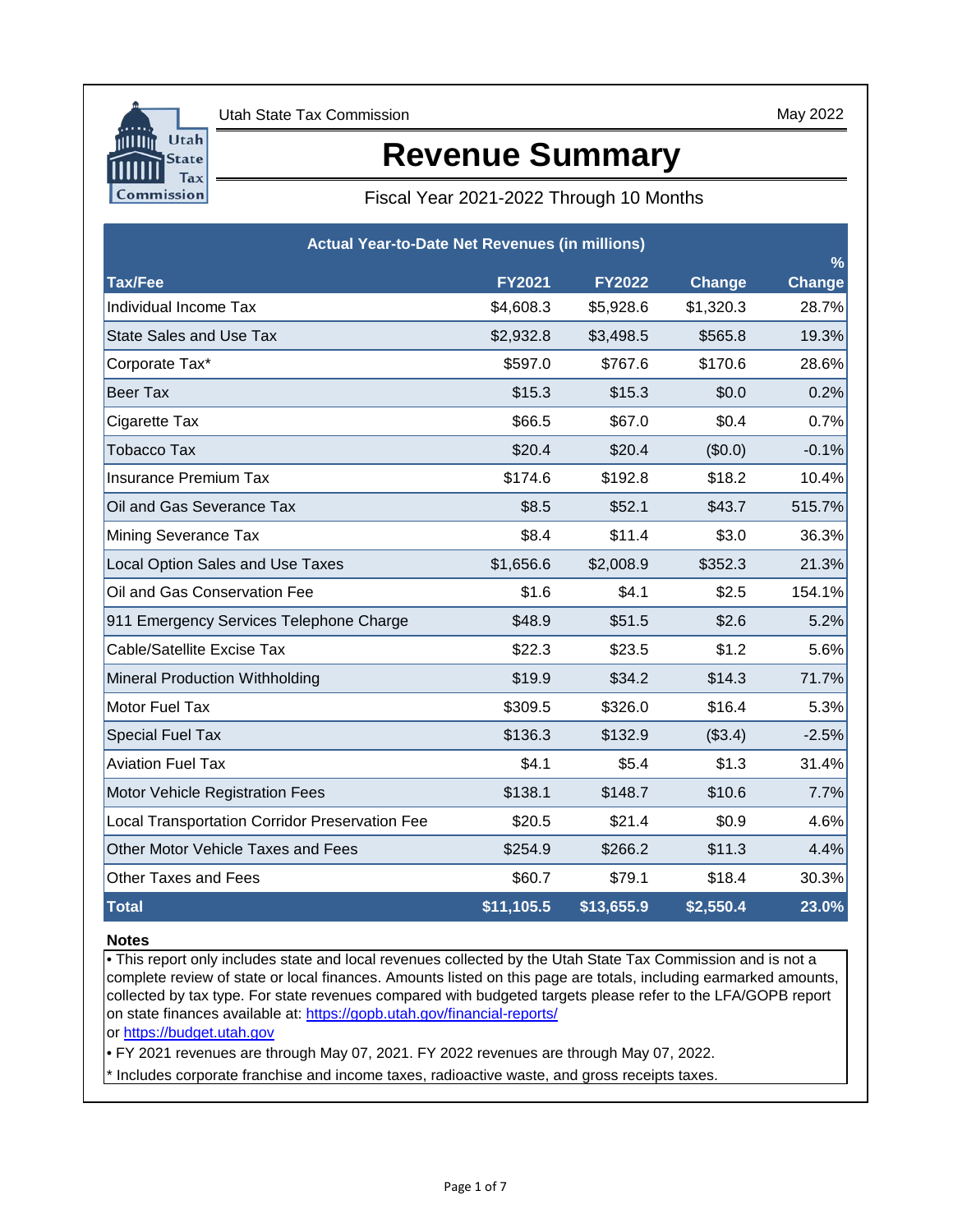*Preliminary Information Subject to Audit*

|                           |             | <b>Transactions from</b><br>07/01/2020 to 05/07/2021 |                     | <b>Transactions from</b><br>07/01/2021 to 05/07/2022 | $-0.0000$<br>Utah<br>mun                 |
|---------------------------|-------------|------------------------------------------------------|---------------------|------------------------------------------------------|------------------------------------------|
| <b>Revenue and Refund</b> | Fiscal Year | 2021                                                 | Fiscal Year         | 2022                                                 |                                          |
| <b>Comparison</b>         | iscal Month | $01 - 10$                                            | <b>Fiscal Month</b> | $01 - 10$                                            | <b>IIIIIII</b> State<br>Tax <sup>1</sup> |
|                           |             |                                                      |                     |                                                      | Commission                               |

| **** BY FUND TYPE ****                | ------ Fiscal Year 2021 Month 01 - 10 ------ |                 |                    | Fiscal Year 2022 Month 01 - 10 ------ |                 |                    |                   |            |
|---------------------------------------|----------------------------------------------|-----------------|--------------------|---------------------------------------|-----------------|--------------------|-------------------|------------|
|                                       |                                              |                 |                    |                                       |                 |                    | <b>Net Amount</b> | <b>Net</b> |
| Categorized by Fund Type              | <b>Gross Revenue</b>                         | Refunds         | <b>Net Revenue</b> | <b>Gross Revenue</b>                  | Refunds         | <b>Net Revenue</b> | Change            | Change%    |
| Clearing                              | 10.280.357                                   | (576)           | 10,279,782         | 11,232,772                            | 7.694           | 11,240,465         | 960,683           | 9.3%       |
| Education/Uniform School              | 5,839,250,167                                | (607, 970, 763) | 5,231,279,404      | 7.409.431.041                         | (672, 746, 594) | 6,736,684,447      | 1,505,405,043     | 28.8%      |
| <b>Fiduciary Fund</b>                 | 1,876,760,158                                | (12,578,082)    | 1,864,182,076      | 2,226,104,129                         | (8,009,344)     | 2,218,094,785      | 353,912,709       | 19.0%      |
| <b>General Fund Restricted</b>        | 137.005.396                                  | (14, 456)       | 136,990,941        | 174.350.301                           | (12,698)        | 174,337,602        | 37,346,662        | 27.3%      |
| General Fund Unrestricted             | 2,542,195,321                                | (47, 472, 960)  | 2,494,722,361      | 2,995,961,138                         | (24,739,670)    | 2,971,221,468      | 476.499.107       | 19.1%      |
| <b>Proprietary Fund</b>               | 32,078,266                                   |                 | 32,078,266         | 38,558,624                            |                 | 38,558,624         | 6,480,357         | 20.2%      |
| <b>Special Revenue</b>                | 129.929.569                                  | (351, 343)      | 129.578.226        | 161.405.360                           | (352, 506)      | 161.052.854        | 31.474.628        | 24.3%      |
| <b>Transportation Fund</b>            | 576,696,895                                  | (13,330,617)    | 563,366,278        | 604,199,661                           | (10, 464, 034)  | 593,735,627        | 30,369,349        | 5.4%       |
| <b>Transportation Investment Fund</b> | 642,999,188                                  |                 | 642,999,188        | 750,933,166                           |                 | 750,933,166        | 107,933,978       | 16.8%      |
| Net Revenue                           | 11,787,195,318                               | (681, 718, 796) | 11,105,476,522     | 14,372,176,192                        | (716, 317, 152) | 13,655,859,039     | 2,550,382,517     | 23.0%      |

<span id="page-1-4"></span><span id="page-1-3"></span><span id="page-1-2"></span><span id="page-1-1"></span><span id="page-1-0"></span>

| <b>Revenue and Refund</b><br>Comparison                | <b>Fiscal Year</b><br><b>Fiscal Month</b> | <b>Transactions from</b><br>07/01/2020 to 05/07/2021<br>2021<br>$01 - 10$ |                    | <b>Fiscal Year</b><br><b>Fiscal Month</b> | <b>Transactions from</b><br>07/01/2021 to 05/07/2022<br>2022<br>$01 - 10$ |                    |                             | Utah<br><b>State</b><br><b>!!!!!!!!</b><br>Tax<br>Commission |
|--------------------------------------------------------|-------------------------------------------|---------------------------------------------------------------------------|--------------------|-------------------------------------------|---------------------------------------------------------------------------|--------------------|-----------------------------|--------------------------------------------------------------|
| **** BY REVENUE SOURCE, FUND, TAX/FEE ****             |                                           | ------- Fiscal Year 2021 Month 01 - 10 -------                            |                    |                                           | ------ Fiscal Year 2022 Month 01 - 10 ------                              |                    |                             |                                                              |
| Categorized by Revenue Source / Fund Type / Tax or Fee | <b>Gross Revenue</b>                      | <b>Refunds</b>                                                            | <b>Net Revenue</b> | <b>Gross Revenue</b>                      | <b>Refunds</b>                                                            | <b>Net Revenue</b> | <b>Net Amount</b><br>Change | <b>Net</b><br>Change%                                        |
| 911 Emergency Services Telephone Charge:               | 48,927,641                                | (239)                                                                     | 48,927,402         | 51,491,207                                | (1,534)                                                                   | 51,489,673         | 2,562,271                   | 5.2%                                                         |
| <b>General Fund Restricted</b>                         |                                           |                                                                           |                    |                                           |                                                                           |                    |                             |                                                              |
| <b>Computer Aided Dispatch</b>                         | (162)                                     | $\overline{\phantom{a}}$                                                  | (162)              |                                           | $\overline{\phantom{a}}$                                                  |                    | 162                         | $-100.0%$                                                    |
| Statewide Unified E-911 Emergency Services             | 8,832,953                                 |                                                                           | 8,832,953          | 9.218.851                                 |                                                                           | 9,218,851          | 385,898                     | 4.4%                                                         |
| Utah Statewide Radio System - Emergency Services       | 18,640,968                                |                                                                           | 18,640,968         | 19,458,009                                |                                                                           | 19,458,009         | 817.041                     | 4.4%                                                         |
| <b>General Fund Unrestricted</b>                       |                                           |                                                                           |                    |                                           |                                                                           |                    |                             |                                                              |
| Public Safety Answering Point - Public Safety          | 1,498,531                                 |                                                                           | 1,498,531          | 1,555,610                                 |                                                                           | 1,555,610          | 57,079                      | 3.8%                                                         |
| <b>Special Revenue</b>                                 |                                           |                                                                           |                    |                                           |                                                                           |                    |                             |                                                              |
| Public Safety Answering Point - Local Dispatch         | 19.760.290                                | (239)                                                                     | 19.760.051         | 20.660.270                                | (1,507)                                                                   | 20,658,763         | 898.712                     | 4.5%                                                         |
| Universal Public Telecommunications Service            | 195,060                                   |                                                                           | 195,060            | 598,467                                   | (27)                                                                      | 598,440            | 403,379                     | 206.8%                                                       |
| <b>Aviation Fuel Tax:</b>                              | 4,140,141                                 | (31, 698)                                                                 | 4,108,443          | 5,514,767                                 | (116, 957)                                                                | 5,397,810          | 1,289,367                   | 31.4%                                                        |
| <b>Transportation Fund</b><br><b>Aviation Fuel Tax</b> |                                           |                                                                           |                    |                                           |                                                                           |                    |                             | 31.4%                                                        |
|                                                        | 4.140.141                                 | (31,698)                                                                  | 4,108,443          | 5.514.767                                 | (116, 957)                                                                | 5.397.810          | 1.289.367                   |                                                              |
| Beer Tax:<br><b>General Fund Restricted</b>            | 15,313,148                                | o.                                                                        | 15,313,148         | 15,350,533                                | (1, 334)                                                                  | 15,349,200         | 36,052                      | 0.2%                                                         |
| Alcohol Beverage Enforcement & Treatment Account       | 5,964,250                                 | $\overline{\phantom{a}}$                                                  | 5,964,250          | 6.724.714                                 | $\blacksquare$                                                            | 6,724,714          | 760,463                     | 12.8%                                                        |
| <b>General Fund Unrestricted</b>                       |                                           |                                                                           |                    |                                           |                                                                           |                    |                             |                                                              |
| Beer Tax                                               | 9,348,898                                 | $\overline{\phantom{a}}$                                                  | 9,348,898          | 8,625,820                                 | (1, 334)                                                                  | 8,624,486          | (724, 411)                  | $-7.7%$                                                      |
| <b>Cable/Satellite Excise Tax:</b>                     | 22,262,057                                | ı                                                                         | 22,262,057         | 23,503,917                                | o.                                                                        | 23,503,917         | 1,241,860                   | 5.6%                                                         |
| <b>General Fund Unrestricted</b>                       |                                           |                                                                           |                    |                                           |                                                                           |                    |                             |                                                              |
| Multi-Channel Video or Audio Service                   | 22,262,057                                |                                                                           | 22,262,057         | 23,503,917                                |                                                                           | 23,503,917         | 1,241,860                   | 5.6%                                                         |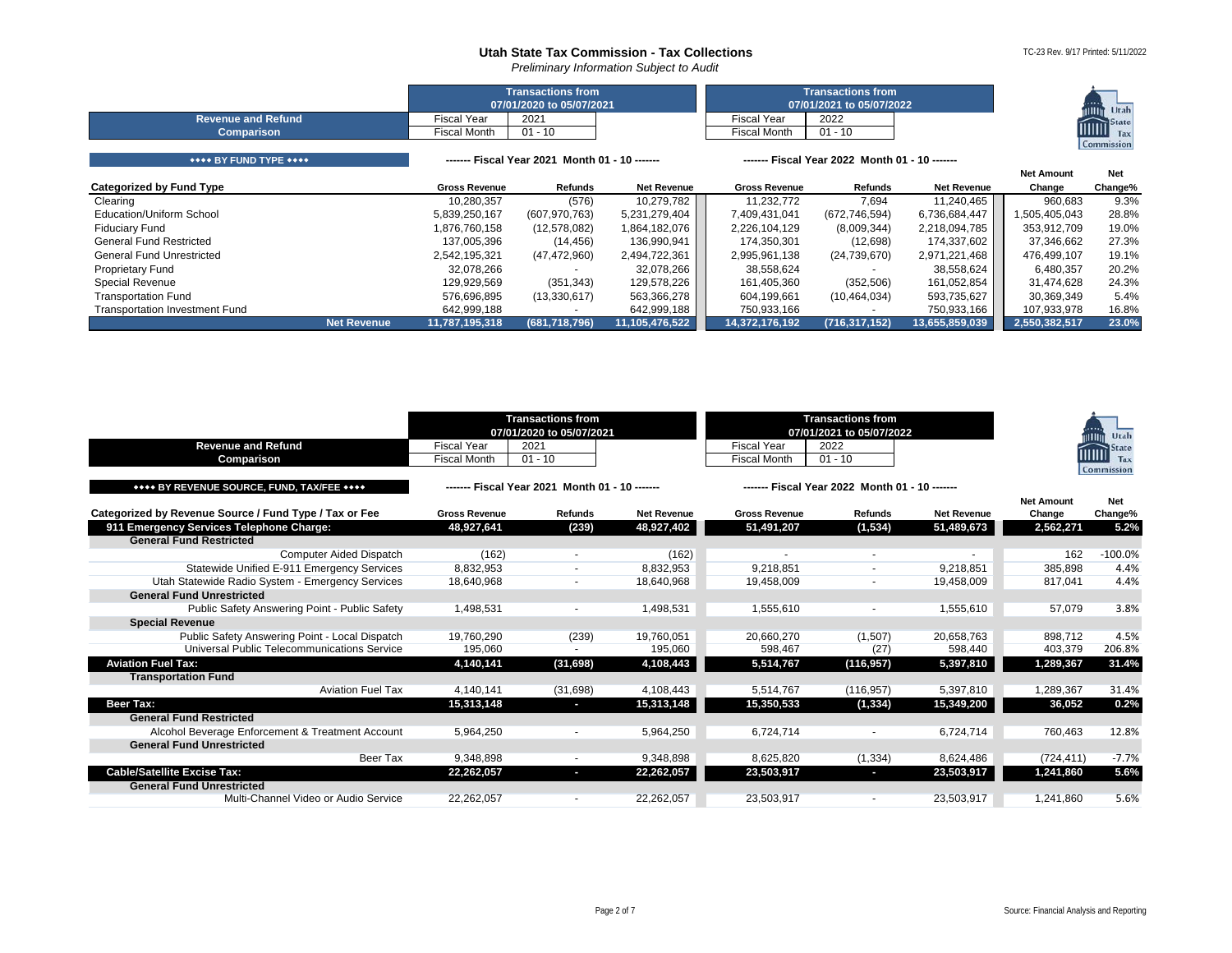*Preliminary Information Subject to Audit*

TC-23 Rev. 9/17 Printed: 5/11/2022

<span id="page-2-4"></span><span id="page-2-3"></span><span id="page-2-2"></span><span id="page-2-1"></span><span id="page-2-0"></span>

| **** BY REVENUE SOURCE, FUND, TAX/FEE ****                        |                        | ------- Fiscal Year 2021 Month 01 - 10 ------- |                        |                        | ------- Fiscal Year 2022 Month 01 - 10 ------- |                        |                      |                |
|-------------------------------------------------------------------|------------------------|------------------------------------------------|------------------------|------------------------|------------------------------------------------|------------------------|----------------------|----------------|
|                                                                   |                        |                                                |                        |                        |                                                |                        | <b>Net Amount</b>    | Net            |
| Categorized by Revenue Source / Fund Type / Tax or Fee            | <b>Gross Revenue</b>   | Refunds                                        | <b>Net Revenue</b>     | <b>Gross Revenue</b>   | Refunds                                        | <b>Net Revenue</b>     | Change               | Change%        |
| <b>Cigarette Tax:</b>                                             | 66,716,249             | (199, 707)                                     | 66,516,541             | 67,128,882             | (176, 535)                                     | 66,952,347             | 435,806              | 0.7%           |
| <b>General Fund Restricted</b>                                    |                        |                                                |                        |                        |                                                |                        |                      |                |
| Cigarette Tax - Tobacco Prevention                                | 7,950,000              |                                                | 7,950,000              | 7,950,000              |                                                | 7,950,000              |                      | 0.0%           |
| <b>General Fund Unrestricted</b>                                  |                        |                                                | 58,566,541             |                        |                                                |                        |                      |                |
| Cigarette Stamp Tax                                               | 58,766,249             | (199, 707)                                     |                        | 59,178,882             | (176, 535)                                     | 59,002,347             | 435,806              | 0.7%<br>28.6%  |
| <b>Corporate Tax:</b><br><b>Education/Uniform School</b>          | 652,518,663            | (55, 482, 935)                                 | 597,035,729            | 811,679,848            | (44, 044, 256)                                 | 767,635,593            | 170,599,864          |                |
| Corporate Tax                                                     | 652,518,663            | (55, 482, 935)                                 | 597,035,729            | 811,679,848            | (44, 044, 256)                                 | 767,635,593            | 170,599,864          | 28.6%          |
| Corporate Tax transfers - Education Fund                          | $\sim$                 | $\blacksquare$                                 |                        | (184, 536, 264)        | $\sim$                                         | (184, 536, 264)        | (184, 536, 264)      |                |
| Corporate Tax transfers - Uniform School Fund                     | $\sim$                 | $\blacksquare$                                 |                        | 184,536,264            |                                                | 184,536,264            | 184,536,264          |                |
| <b>Individual Income Tax:</b>                                     | 5,156,863,326          | (548,549,754)                                  | 4,608,313,572          | 6,557,322,891          | (628, 700, 473)                                | 5,928,622,418          | 1,320,308,845        | 28.7%          |
| <b>Education/Uniform School</b>                                   |                        |                                                |                        |                        |                                                |                        |                      |                |
| Individual Income Tax - Final Payments                            | 1,672,182,779          | (545, 928, 443)                                | 1,126,254,335          | 2,556,962,855          | (623, 602, 653)                                | 1,933,360,203          | 807,105,867          | 71.7%          |
| Individual Income Tax - Withholding                               | 3,484,680,547          | (2,621,310)                                    | 3,482,059,237          | 4,000,360,036          | (5,097,821)                                    | 3,995,262,215          | 513,202,978          | 14.7%          |
| Individual Income Tax transfers - Education Fund                  | $\sim$                 | $\blacksquare$                                 | $\blacksquare$         | (1, 289, 754, 650)     | $\blacksquare$                                 | (1, 289, 754, 650)     | (1, 289, 754, 650)   |                |
| Individual Income Tax transfers - Uniform School Fund             | $\sim$                 | $\sim$                                         | $\sim$                 | 1,289,754,650          | $\sim$                                         | 1,289,754,650          | 1,289,754,650        |                |
| <b>Insurance Premium Tax:</b>                                     | 175,494,192            | (879, 644)                                     | 174,614,549            | 194,422,583            | (1,629,275)                                    | 192,793,307            | 18,178,759           | 10.4%          |
| <b>Fiduciary Fund</b>                                             |                        |                                                |                        |                        |                                                |                        |                      |                |
| <b>Employers Reinsurance &amp; Uninsured Employers</b>            | 8,350,928              | $\overline{\phantom{a}}$                       | 8,350,928              | 2,336,512              |                                                | 2,336,512              | (6,014,417)          | $-72.0%$       |
| Fireman's Pension Fund                                            | 8,598,098              | $\sim$                                         | 8,598,098              | 9,842,036              |                                                | 9,842,036              | 1,243,937            | 14.5%          |
| <b>General Fund Restricted</b>                                    |                        |                                                |                        |                        |                                                |                        |                      |                |
| Fire Academy Support Fund                                         | 4,299,021              | $\sim$                                         | 4,299,021              | 4,921,009              |                                                | 4,921,009              | 621,989              | 14.5%          |
| Industrial Accident Fund                                          | 2,465,042              | $\mathbf{r}$                                   | 2,465,042              | 2,798,132              | $\sim$                                         | 2,798,132              | 333,090              | 13.5%          |
| Relative Value Study Fund                                         | 163,499                | $\sim$                                         | 163,499                | 180,097                | $\blacksquare$                                 | 180,097                | 16,598               | 10.2%          |
| Workplace Safety Account<br><b>General Fund Unrestricted</b>      | 1,232,525              | $\sim$                                         | 1,232,525              | 1,399,087              | $\sim$                                         | 1,399,087              | 166,562              | 13.5%          |
| <b>Insurance Premium Tax</b>                                      | 150,385,079            | (879, 644)                                     | 149,505,435            | 172,945,711            | (1,629,275)                                    | 171,316,436            | 21,811,000           | 14.6%          |
| <b>Local Option Sales and Use Taxes:</b>                          | 1,669,001,744          | (12,367,938)                                   | 1,656,633,807          | 2,016,783,849          | (7,836,060)                                    | 2,008,947,789          | 352,313,982          | 21.3%          |
| <b>Fiduciary Fund</b>                                             |                        |                                                |                        |                        |                                                |                        |                      |                |
| Botanical, Cultural, Recreational, and Zoo                        | 51,864,053             | (457, 460)                                     | 51,406,593             | 61,991,966             | (266, 493)                                     | 61,725,473             | 10,318,881           | 20.1%          |
| Correctional Facility Sales and Use Tax                           | 32,694,585             | (112, 685)                                     | 32,581,900             | 42,113,029             | (243, 502)                                     | 41,869,527             | 9,287,627            | 28.5%          |
| County of the 2nd Class State Hwys Projects                       | 25,354,291             | (121, 738)                                     | 25,232,553             | 30,113,927             | (93, 289)                                      | 30,020,638             | 4,788,085            | 19.0%          |
| County Option Fixed Guideway Tax                                  | 28,130,815             | (141, 977)                                     | 27,988,839             | 33,384,239             | (106, 843)                                     | 33,277,396             | 5,288,557            | 18.9%          |
| County Option for Public Transit                                  | 3,801,378              | (5,308)                                        | 3,796,070              | 5,100,492              | (10, 433)                                      | 5,090,059              | 1,293,989            | 34.1%          |
| County Option Sales & Use Tax                                     | 168,115,975            | (1,494,649)                                    | 166,621,326            | 197,627,826            | (866, 845)                                     | 196,760,981            | 30,139,656           | 18.1%          |
| County Option Sales/Use for Highways/Public Transit Tax           | 140,748,388            | (774, 911)                                     | 139,973,478            | 167,267,540            | (563,001)                                      | 166,704,539            | 26,731,062           | 19.1%          |
| Highways Sales & Use Tax                                          | 18,325,615             | (66, 375)                                      | 18,259,241             | 22,085,822             | (88, 633)                                      | 21,997,190             | 3,737,949            | 20.5%          |
| Local Sales And Use Tax                                           | 668,404,266            | (5,975,101)                                    | 662,429,165            | 786,109,965            | (3,460,641)                                    | 782,649,324            | 120,220,159          | 18.1%          |
| Local Trans. Corridor Preservation - 2nd Class County             | 2,558,618              | (51)                                           | 2,558,568              | 2,967,039              | (143)                                          | 2,966,896              | 408,329              | 16.0%          |
| Municipal Energy Sales & Use Tax                                  | 5,908,641              | (61, 939)                                      | 5,846,702              | 8,760,235              |                                                | 8,760,235              | 2,913,533            | 49.8%          |
| Municipal Telecommunications License Tax                          | 14,220,441             | (381)                                          | 14,220,059             | 13,251,887             | (3,524)                                        | 13,248,363             | (971, 696)           | $-6.8%$        |
| <b>Public Transit Tax</b>                                         | 299,650,068            | (2,778,903)                                    | 296,871,165            | 353,036,141            | (1,608,216)                                    | 351,427,925            | 54,556,760           | 18.4%          |
| <b>Resort Communities Tax</b><br><b>Rural County Hospital Tax</b> | 28,001,522             | (77,076)                                       | 27,924,446             | 37,141,948             | (203, 341)                                     | 36,938,607             | 9,014,161            | 32.3%<br>17.9% |
| State Highways Projects - Fixed Guideway                          | 6,662,858<br>2,295,521 | (13, 891)<br>$\sim$                            | 6,648,967<br>2,295,521 | 7,868,402<br>2,751,180 | (29, 597)<br>$\sim$                            | 7,838,805<br>2,751,180 | 1,189,839<br>455,659 | 19.8%          |
| Tourism-RV and OHV Leasing Tax                                    |                        | $\sim$                                         |                        | 20,226                 |                                                | 20,226                 | 20,226               |                |
| Town Option Sales & Use Tax                                       | 9,968,480              | (29, 454)                                      | 9,939,026              | 11,582,769             | (42, 659)                                      | 11,540,110             | 1,601,085            | 16.1%          |
| <b>Transient Room Tax - County</b>                                | 52,666,669             | (54, 486)                                      | 52,612,183             | 83,762,254             | (93, 786)                                      | 83,668,468             | 31,056,285           | 59.0%          |
| Transient Room Tax - First Class County Fund                      | 1,315,573              | $\sim$                                         | 1,315,573              | 3,082,452              | $\blacksquare$                                 | 3,082,452              | 1,766,879            | 134.3%         |
| Transient Room Tax - MIDA                                         | 68,695                 | $\sim$                                         | 68,695                 | 284,296                | $\sim$                                         | 284,296                | 215,601              | 313.9%         |
| <b>Transient Room Tax - Municipality</b>                          | 10,913,807             | (6, 439)                                       | 10,907,368             | 18,202,966             | (18, 337)                                      | 18,184,629             | 7,277,261            | 66.7%          |
| <b>TRCC Restaurant Tax</b>                                        | 50,153,465             | (97, 810)                                      | 50,055,655             | 62,351,809             | (103,998)                                      | 62,247,811             | 12,192,156           | 24.4%          |
| TRCC Short Term Leasing Tax - Tourism                             | 11,054,994             | (11, 705)                                      | 11,043,290             | 21,679,054             | (3,734)                                        | 21,675,320             | 10,632,030           | 96.3%          |
| <b>TRCC Transient Room Tax - Tourism</b>                          | 1,174,638              | (503)                                          | 1,174,135              | 2,633,398              | (6, 186)                                       | 2,627,212              | 1,453,077            | 123.8%         |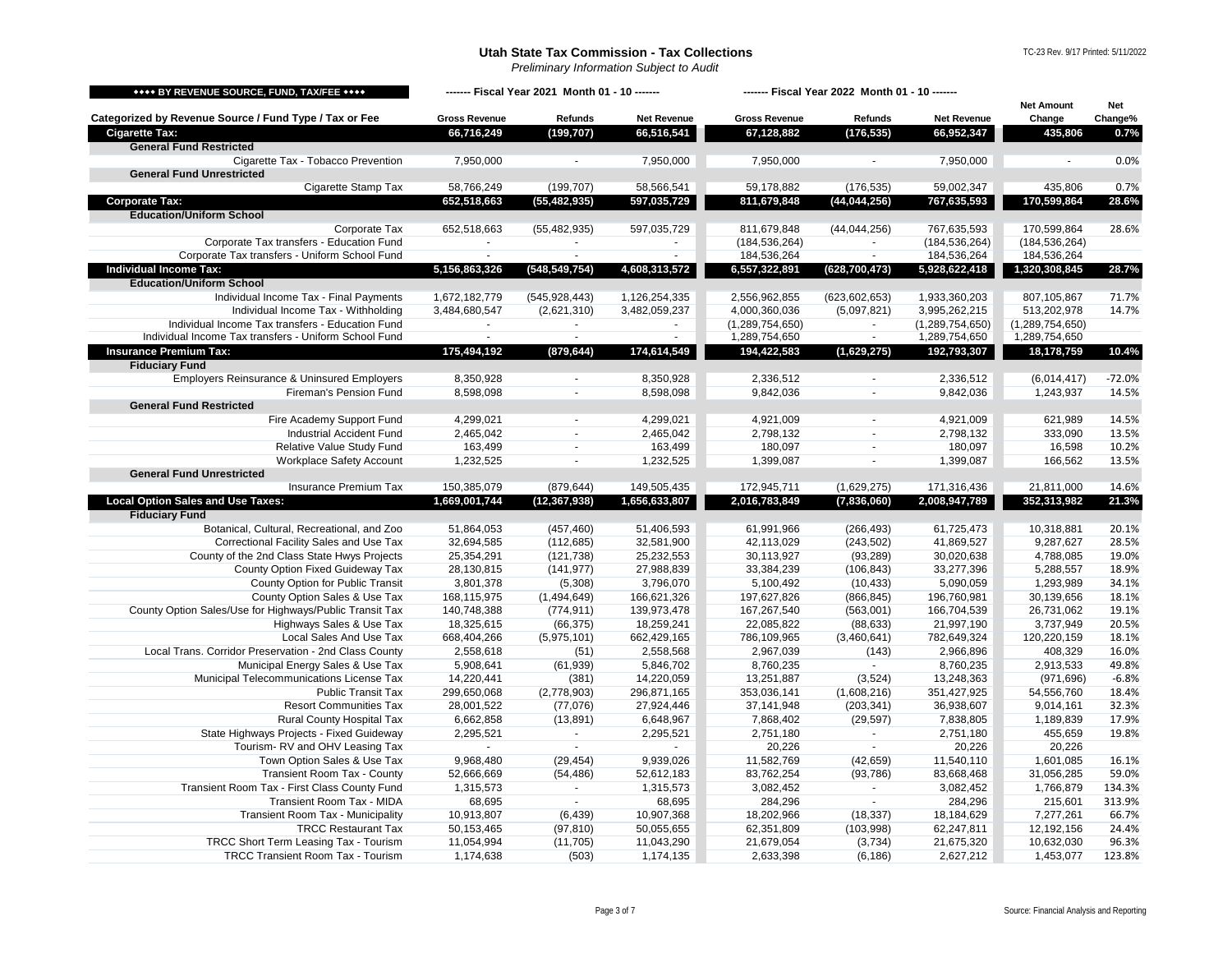*Preliminary Information Subject to Audit*

<span id="page-3-5"></span><span id="page-3-4"></span><span id="page-3-3"></span><span id="page-3-2"></span><span id="page-3-1"></span><span id="page-3-0"></span>

| **** BY REVENUE SOURCE, FUND, TAX/FEE ****             |                      | ------- Fiscal Year 2021 Month 01 - 10 ------ |                    | ------- Fiscal Year 2022 Month 01 - 10 ------- |                          |                    |                             |                |
|--------------------------------------------------------|----------------------|-----------------------------------------------|--------------------|------------------------------------------------|--------------------------|--------------------|-----------------------------|----------------|
| Categorized by Revenue Source / Fund Type / Tax or Fee | <b>Gross Revenue</b> | <b>Refunds</b>                                | <b>Net Revenue</b> | <b>Gross Revenue</b>                           | <b>Refunds</b>           | <b>Net Revenue</b> | <b>Net Amount</b><br>Change | Net<br>Change% |
| <b>General Fund Restricted</b>                         |                      |                                               |                    |                                                |                          |                    |                             |                |
| <b>Homeless Shelter Mitigation</b>                     | 3,880,910            |                                               | 3,880,910          | 4,495,891                                      |                          | 4,495,891          | 614,981                     | 15.8%          |
| <b>Special Revenue</b>                                 |                      |                                               |                    |                                                |                          |                    |                             |                |
| Qualified Emergency Food Agencies Fund                 | 317.710              |                                               | 317.710            | 317.710                                        |                          | 317.710            | $\sim$                      | 0.0%           |
| State Imposed Mass Transit Tax                         | 4,819,022            | (84,995)                                      | 4,734,027          | 5,510,148                                      | (22, 568)                | 5,487,580          | 753,554                     | 15.9%          |
| <b>Transportation Fund</b>                             |                      |                                               |                    |                                                |                          |                    |                             |                |
| State Highways Projects - 2nd Class County             | (171)                | (102)                                         | (273)              | 267                                            | (293)                    | (26)               | 247                         | $-90.6%$       |
| State Highways Projects - Public Transit Tax           | 25,930,916           | $\sim$                                        | 25,930,916         | 31,288,969                                     | $\sim$                   | 31,288,969         | 5,358,053                   | 20.7%          |
| <b>Local Transportation Corridor Preservation Fee:</b> | 20,485,056           | $\sim$                                        | 20,485,056         | 21,421,436                                     | $\sim$                   | 21,421,436         | 936,380                     | 4.6%           |
| <b>Fiduciary Fund</b>                                  |                      |                                               |                    |                                                |                          |                    |                             |                |
| County of the 1st Class State Highways Projects        | 5,724,549            | $\blacksquare$                                | 5,724,549          | 4,249,540                                      | $\blacksquare$           | 4,249,540          | (1,475,009)                 | $-25.8%$       |
| Local Trans. Corridor Preservation - 1st Class City    | (4)                  | $\sim$                                        | (4)                | 2                                              | $\sim$                   | 2                  | 6                           | $-156.3%$      |
| Local Trans. Corridor Preservation - 1st Class County  | 4,068                | $\sim$                                        | 4,068              | 1,637,815                                      | $\sim$                   | 1,637,815          | 1,633,748                   |                |
| Local Transportation Corridor Preservation - MV        | 14,756,442           | $\sim$                                        | 14,756,442         | 15,534,078                                     | $\sim$                   | 15,534,078         | 777,635                     | 5.3%           |
| <b>Mineral Production Withholding:</b>                 | 23,858,150           | (3,938,074)                                   | 19,920,076         | 34,208,277                                     | (1, 865)                 | 34,206,412         | 14,286,336                  | 71.7%          |
| <b>Education/Uniform School</b>                        |                      |                                               |                    |                                                |                          |                    |                             |                |
| <b>Mineral Production Tax Withholding</b>              | 23,858,150           | (3,938,074)                                   | 19,920,076         | 34,208,277                                     | (1,865)                  | 34,206,412         | 14,286,336                  | 71.7%          |
| <b>Mining Severance Tax:</b>                           | 8,382,918            |                                               | 8,382,918          | 11,425,686                                     |                          | 11,425,686         | 3,042,768                   | 36.3%          |
| <b>General Fund Restricted</b>                         |                      |                                               |                    |                                                |                          |                    |                             |                |
| Div. Air Quality - Minerals                            |                      | $\overline{\phantom{a}}$                      | $\sim$             | 286,853                                        | $\overline{\phantom{a}}$ | 286,853            | 286,853                     |                |
| Div. Geological Survey Oil, Gas, & Mining - Minerals   | $\sim$               | $\sim$                                        | $\sim$             | 260,775                                        | $\sim$                   | 260,775            | 260,775                     |                |
| Div. Oil, Gas, & Mining - Minerals                     | $\sim$               | $\sim$                                        | $\sim$             | 1,199,566                                      | $\sim$                   | 1,199,566          | 1,199,566                   |                |
| Div. Water Quality - Minerals                          | $\sim$               | $\overline{\phantom{a}}$                      | $\blacksquare$     | 41,724                                         | $\sim$                   | 41,724             | 41,724                      |                |
| <b>General Fund Unrestricted</b>                       |                      |                                               |                    |                                                |                          |                    |                             |                |
| Mining Severance Tax                                   | 6,310,952            |                                               | 6,310,952          | 6,806,153                                      |                          | 6,806,153          | 495,201                     | 7.8%           |
| <b>Special Revenue</b>                                 |                      |                                               |                    |                                                |                          |                    |                             |                |
| Mining Severance Tax Permanent State Trust Fund        | 2,071,966            | $\sim$                                        | 2,071,966          | 2,830,615                                      | $\sim$                   | 2,830,615          | 758,649                     | 36.6%          |
| <b>Motor Fuel Tax:</b>                                 | 310,796,012          | (1, 252, 922)                                 | 309,543,090        | 326,779,285                                    | (808, 851)               | 325,970,435        | 16,427,345                  | 5.3%           |
| <b>General Fund Restricted</b>                         |                      |                                               |                    |                                                |                          |                    |                             |                |
| <b>Boat Fuel Tax</b>                                   | 3,304,790            |                                               | 3,304,790          | 3,105,243                                      |                          | 3,105,243          | (199, 547)                  | $-6.0%$        |
| Off Highway Vehicle Fuel Tax                           | 1,728,202            | $\sim$                                        | 1,728,202          | 1,973,559                                      | $\sim$                   | 1,973,559          | 245,357                     | 14.2%          |
| <b>Transportation Fund</b>                             |                      |                                               |                    |                                                |                          |                    |                             |                |
| Motor Fuel Tax                                         | 305,763,020          | (1,252,922)                                   | 304,510,098        | 321,700,483                                    | (808, 851)               | 320,891,632        | 16,381,534                  | 5.4%           |
| <b>Motor Vehicle Registration Fees:</b>                | 138,129,996          | $\overline{\phantom{a}}$                      | 138,129,996        | 148,697,855                                    | o.                       | 148,697,855        | 10,567,859                  | 7.7%           |
| <b>General Fund Restricted</b>                         |                      |                                               |                    |                                                |                          |                    |                             |                |
| <b>Boat Registration Fees</b>                          | 1,229,798            |                                               | 1,229,798          | 1,093,747                                      |                          | 1,093,747          | (136,050)                   | $-11.1%$       |
| Motor Vehicle Safety Impact Restricted Account         | 2,322,095            | $\sim$                                        | 2,322,095          | 2,426,725                                      | $\sim$                   | 2,426,725          | 104,630                     | 4.5%           |
| Off Highway Vehicle Registration Fees                  | 6,014,943            | $\sim$                                        | 6,014,943          | 6,732,437                                      | $\overline{\phantom{a}}$ | 6,732,437          | 717,495                     | 11.9%          |
| Snowmobile Registration Fees                           | 311,700              | $\overline{\phantom{a}}$                      | 311,700            | 343,791                                        | $\sim$                   | 343,791            | 32,092                      | 10.3%          |
| <b>Proprietary Fund</b>                                |                      |                                               |                    |                                                |                          |                    |                             |                |
| Land Grant Management Fund Registration Fees           | 55,680               | $\overline{a}$                                | 55,680             | 42,498                                         |                          | 42,498             | (13, 183)                   | $-23.7%$       |
| <b>Transportation Fund</b>                             |                      |                                               |                    |                                                |                          |                    |                             |                |
| Motor Vehicle Registration Fees                        | 49,845,673           | $\mathcal{L}_{\mathcal{A}}$                   | 49,845,673         | 55,903,357                                     | ÷.                       | 55,903,357         | 6,057,684                   | 12.2%          |
| Motorcycle Safety Fees - Dedicated Credit              | 317,385              | $\sim$                                        | 317,385            | 345,469                                        | $\sim$                   | 345,469            | 28,084                      | 8.8%           |
| MV Public Safety for Highway Patrol                    | 2,182,594            | $\sim$                                        | 2,182,594          | 2,281,028                                      | $\sim$                   | 2,281,028          | 98,433                      | 4.5%           |
| <b>Transportation Investment Fund</b>                  |                      |                                               |                    |                                                |                          |                    |                             |                |
| Transportation Inv. Fund - MV Registration Fees        | 75,850,128           | $\sim$                                        | 75,850,128         | 79,528,802                                     | $\sim$                   | 79,528,802         | 3,678,674                   | 4.8%           |
| Oil and Gas Conservation Fee:                          | 1,639,536            | (14, 456)                                     | 1,625,080          | 4,144,834                                      | (14, 840)                | 4,129,993          | 2,504,913                   | 154.1%         |
| <b>General Fund Restricted</b>                         |                      |                                               |                    |                                                |                          |                    |                             |                |
| Oil & Gas Conservation Fee                             | 1,639,536            | (14, 456)                                     | 1,625,080          | 4,144,834                                      | (14, 840)                | 4,129,993          | 2,504,913                   | 154.1%         |
|                                                        |                      |                                               |                    |                                                |                          |                    |                             |                |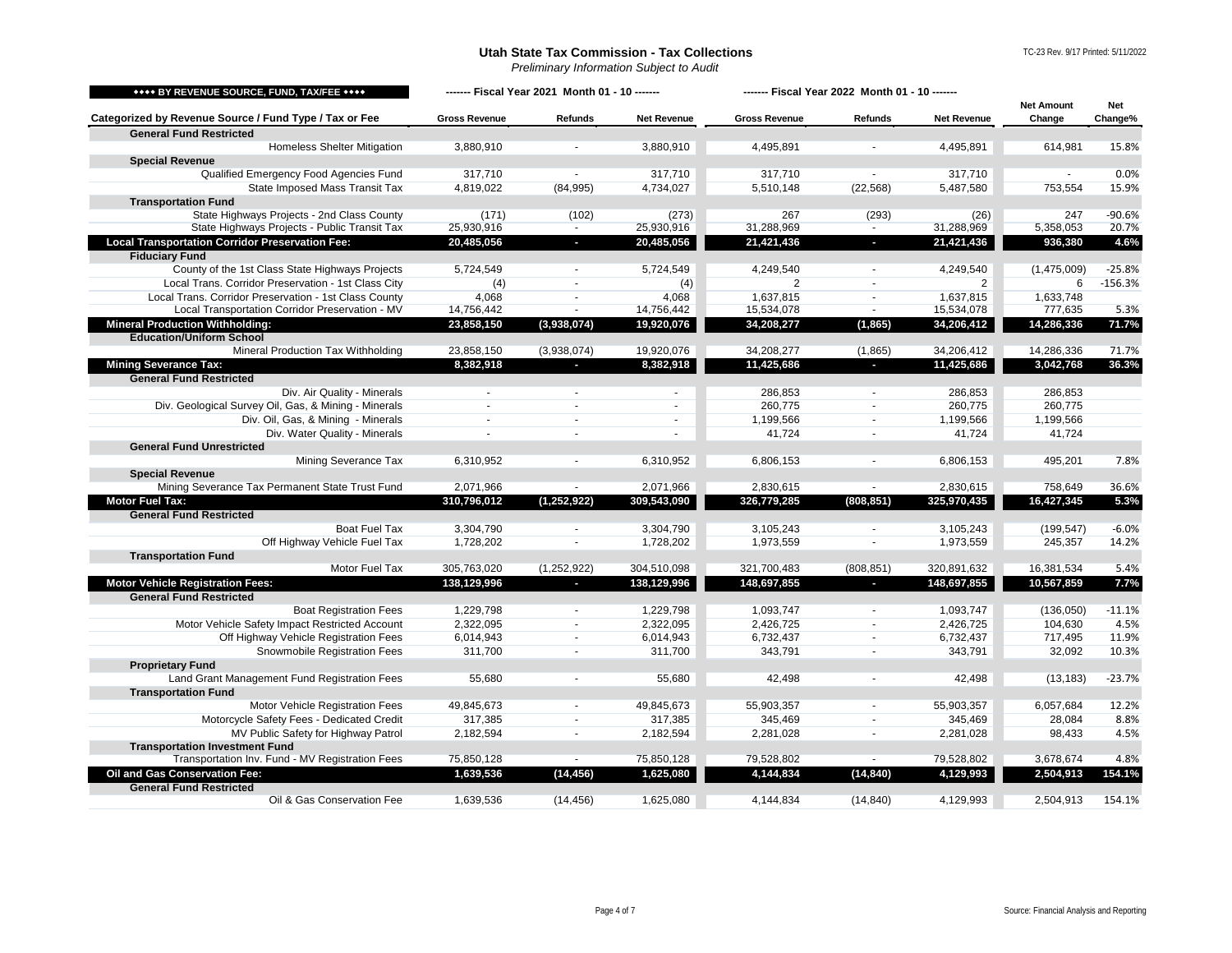*Preliminary Information Subject to Audit*

<span id="page-4-1"></span><span id="page-4-0"></span>

| **** BY REVENUE SOURCE, FUND, TAX/FEE ****                                |                      | ------- Fiscal Year 2021 Month 01 - 10 ------- |                    | ------- Fiscal Year 2022 Month 01 - 10 ------- |                          |                    |                             |                |
|---------------------------------------------------------------------------|----------------------|------------------------------------------------|--------------------|------------------------------------------------|--------------------------|--------------------|-----------------------------|----------------|
| Categorized by Revenue Source / Fund Type / Tax or Fee                    | <b>Gross Revenue</b> | Refunds                                        | <b>Net Revenue</b> | <b>Gross Revenue</b>                           | Refunds                  | <b>Net Revenue</b> | <b>Net Amount</b><br>Change | Net<br>Change% |
| Oil and Gas Severance Tax:                                                | 23,712,082           | (15, 247, 589)                                 | 8,464,493          | 55,946,750                                     | (3,830,923)              | 52,115,828         | 43,651,334                  | 515.7%         |
| <b>General Fund Restricted</b>                                            |                      |                                                |                    |                                                |                          |                    |                             |                |
| Div. Air Quality - Oil & Gas                                              |                      |                                                | $\blacksquare$     | 575,978                                        |                          | 575,978            | 575,978                     |                |
| Div. Geological Survey Oil, Gas, & Mining - Oil & Gas                     | $\sim$               | $\sim$                                         | $\blacksquare$     | 523,616                                        | $\blacksquare$           | 523,616            | 523,616                     |                |
| Div. Oil, Gas, & Mining - Oil & Gas                                       | $\sim$               |                                                | $\sim$             | 3,770,039                                      | $\sim$                   | 3,770,039          | 3,770,039                   |                |
| Div. Water Quality - Oil & Gas                                            | $\sim$               |                                                |                    | 83,779                                         |                          | 83,779             | 83,779                      |                |
| <b>General Fund Unrestricted</b>                                          |                      |                                                |                    |                                                |                          |                    |                             |                |
| Oil & Gas Severance Tax                                                   | 15,851,803           | (15, 247, 589)                                 | 604,214            | 33,065,800                                     | (3,830,923)              | 29,234,877         | 28,630,663                  | 4738.5%        |
| <b>Special Revenue</b>                                                    |                      |                                                |                    |                                                |                          |                    |                             |                |
| Oil & Gas Severance Tax Permanent State Trust Fund                        | 1,305,894            |                                                | 1,305,894          | 11,210,396                                     |                          | 11,210,396         | 9,904,501                   | 758.4%         |
| Revitalization Fund - Navaio                                              | 1,125,000            | $\sim$                                         | 1,125,000          | 1,125,000                                      | $\sim$                   | 1,125,000          |                             | 0.0%           |
| Revitalization Fund - Uintah Basin                                        | 5,429,385            | $\sim$                                         | 5,429,385          | 5,592,143                                      | $\sim$                   | 5,592,143          | 162,758                     | 3.0%           |
| Other Motor Vehicle Taxes and Fees:                                       | 254,949,387          | 253                                            | 254,949,640        | 266,215,302                                    | (0)                      | 266,215,302        | 11,265,662                  | 4.4%           |
| <b>Clearing</b>                                                           |                      |                                                |                    |                                                |                          |                    |                             |                |
| Clearing - VADRS MV                                                       | 2,368                | 253                                            | 2,621              | 95                                             | (0)                      | 95                 | (2,526)                     | $-96.4%$       |
| Clearing - VADRS MV Cashiering Payments                                   | 163                  | $\omega$                                       | 163                | 83                                             | $\sim$                   | 83                 | (79)                        | $-48.8%$       |
| Clearing - VADRS MV IRP                                                   | $\sim$               | $\mathbf 0$                                    | $\mathbf 0$        | 308                                            | $\blacksquare$           | 308                | 308                         |                |
| Clearing - VADRS MV Media                                                 | 78                   |                                                | 78                 | 2,841                                          |                          | 2,841              | 2,763                       |                |
| <b>Education/Uniform School</b>                                           |                      |                                                |                    |                                                |                          |                    |                             |                |
| Driver Education Fees - Dedicated Credits                                 | 5,789,641            |                                                | 5,789,641          | 5,843,689                                      | $\overline{\phantom{a}}$ | 5,843,689          | 54,048                      | 0.9%           |
| <b>Fiduciary Fund</b>                                                     |                      |                                                |                    |                                                |                          |                    |                             |                |
| Collegiate License Plate Fees                                             | 891,208              |                                                | 891,208            | 921,275                                        |                          | 921,275            | 30,067                      | 3.4%           |
| Motor Vehicle Blindness Prevention Checkoff                               | 29,300               | $\sim$                                         | 29,300             | 38,143                                         | $\blacksquare$           | 38,143             | 8,843                       | 30.2%          |
| <b>MV County Collections</b>                                              | 176,182,993          | $\sim$                                         | 176,182,993        | 184,840,607                                    | $\sim$                   | 184,840,607        | 8,657,614                   | 4.9%           |
| Other License Plate and Contributions                                     | 107,120              | $\overline{\phantom{a}}$                       | 107,120            | 107,304                                        | $\sim$                   | 107,304            | 184                         | 0.2%           |
| <b>Tax Commission Suspense</b>                                            | 13,267,326           | $\sim$                                         | 13,267,326         | 14,600,182                                     | $\sim$                   | 14,600,182         | 1,332,856                   | 10.0%          |
| <b>General Fund Restricted</b>                                            |                      |                                                |                    |                                                |                          |                    |                             |                |
| <b>Aquatic Invasive Species</b>                                           | 608,408              | $\sim$                                         | 608,408            | 416,530                                        | $\sim$                   | 416,530            | (191, 878)                  | $-31.5%$       |
| <b>Electronic Payments Fee</b>                                            | 5,975,167            | $\sim$                                         | 5,975,167          | 6,917,873                                      | $\sim$                   | 6,917,873          | 942,706                     | 15.8%          |
| MV Automobile 45-Day Permits                                              |                      | $\sim$                                         |                    |                                                | $\sim$                   |                    |                             |                |
| MV Contrib - Emergency Medical Services System                            | 4,728,902            | $\sim$                                         | 4,728,902          | 4,422,789                                      | $\sim$                   | 4,422,789          | (306, 113)<br>15,359        | $-6.5%$        |
| MV Contrib - Special Group License Plates                                 | 571,655              |                                                |                    | 15,359<br>625,700                              | $\sim$                   | 15,359<br>625,700  | 54,046                      | 9.5%           |
| MV Contrib - Voluntary Checkoffs                                          |                      |                                                | 571,655            |                                                |                          |                    |                             | $-3.0%$        |
|                                                                           | 44,693               | $\overline{\phantom{a}}$                       | 44,693             | 43,362                                         | $\sim$<br>$\sim$         | 43,362             | (1, 331)                    |                |
| Other License Plate and Contributions<br><b>General Fund Unrestricted</b> | 275,750              | $\blacksquare$                                 | 275,750            | 316,525                                        |                          | 316,525            | 40,775                      | 14.8%          |
|                                                                           |                      |                                                |                    |                                                |                          |                    |                             |                |
| County Property Tax Transaction Fees                                      | (5, 551)             | $\sim$                                         | (5, 551)           | (9,272)                                        |                          | (9,272)            | (3,721)                     | 67.0%          |
| <b>DUI Impound Fees</b>                                                   | 1,435,523            |                                                | 1,435,523          | 1,463,037                                      | $\sim$                   | 1,463,037          | 27,514                      | 1.9%           |
| Misc. Dedicated Credits - Other Agencies                                  | 556,297              | $\sim$                                         | 556,297            | 506,887                                        | $\sim$                   | 506,887            | (49, 411)                   | $-8.9%$        |
| Misc. Dedicated Credits - Tax Comm.                                       | 2,168,443            | $\blacksquare$                                 | 2,168,443          | 2,849,602                                      | $\blacksquare$           | 2,849,602          | 681,159                     | 31.4%          |
| MV Contrib - Search and Rescue Program                                    |                      | $\sim$                                         |                    | 15,359                                         | $\blacksquare$           | 15,359             | 15,359                      |                |
| MV Regist/Plate Fees - Plate, Admin Fee                                   | 4,144,916            | $\blacksquare$                                 | 4,144,916          | 3,918,844                                      | $\sim$                   | 3,918,844          | (226, 072)                  | $-5.5%$        |
| <b>MVED Business Regulation Fees</b>                                      | 1,433,898            | $\sim$                                         | 1,433,898          | 1,360,503                                      | $\sim$                   | 1,360,503          | (73, 396)                   | $-5.1%$        |
| Other License Plate and Contributions                                     | 468                  | $\overline{\phantom{a}}$                       | 468                | 585                                            | $\overline{\phantom{a}}$ | 585                | 117                         | 25.0%          |
| Search and Rescue - Dedicated Credits                                     | 387,912              | $\sim$                                         | 387,912            | 109,270                                        | $\sim$                   | 109,270            | (278, 642)                  | $-71.8%$       |
| <b>Special Revenue</b>                                                    |                      |                                                |                    |                                                |                          |                    |                             |                |
| Traumatic Head and Spinal Cord Injury Rehab                               | 335,832              |                                                | 335,832            | 357,419                                        |                          | 357,419            | 21,587                      | 6.4%           |
| <b>Transportation Fund</b>                                                |                      |                                                |                    |                                                |                          |                    |                             |                |
| <b>DUI Impound Fees</b>                                                   | 1,034,966            |                                                | 1,034,966          | 1,054,337                                      | $\sim$                   | 1,054,337          | 19,371                      | 1.9%           |
| Motor Carrier Fee                                                         | 2,526,721            | $\sim$                                         | 2,526,721          | 2,551,419                                      | $\sim$                   | 2,551,419          | 24,698                      | 1.0%           |
| <b>Motor Vehicle Control Fees</b>                                         | 5,779,764            | $\sim$                                         | 5,779,764          | 5,748,619                                      | $\sim$                   | 5,748,619          | (31, 145)                   | $-0.5%$        |
| Proportional Registration - Highway Use Tax                               | 7,869,347            | $\sim$                                         | 7,869,347          | 7,767,318                                      | $\overline{\phantom{a}}$ | 7,767,318          | (102, 029)                  | $-1.3%$        |
| <b>Proportional Registration Fees</b>                                     | 15,713,232           | $\sim$                                         | 15,713,232         | 16,108,772                                     | $\sim$                   | 16,108,772         | 395,540                     | 2.5%           |
| <b>Temporary Permits</b>                                                  | 184,630              | $\overline{\phantom{a}}$                       | 184,630            | 210,640                                        | $\overline{\phantom{a}}$ | 210,640            | 26,010                      | 14.1%          |
| <b>Uninsured Motorist Fees</b>                                            | 2,908,218            | $\blacksquare$                                 | 2,908,218          | 3,089,301                                      | $\sim$                   | 3,089,301          | 181,083                     | 6.2%           |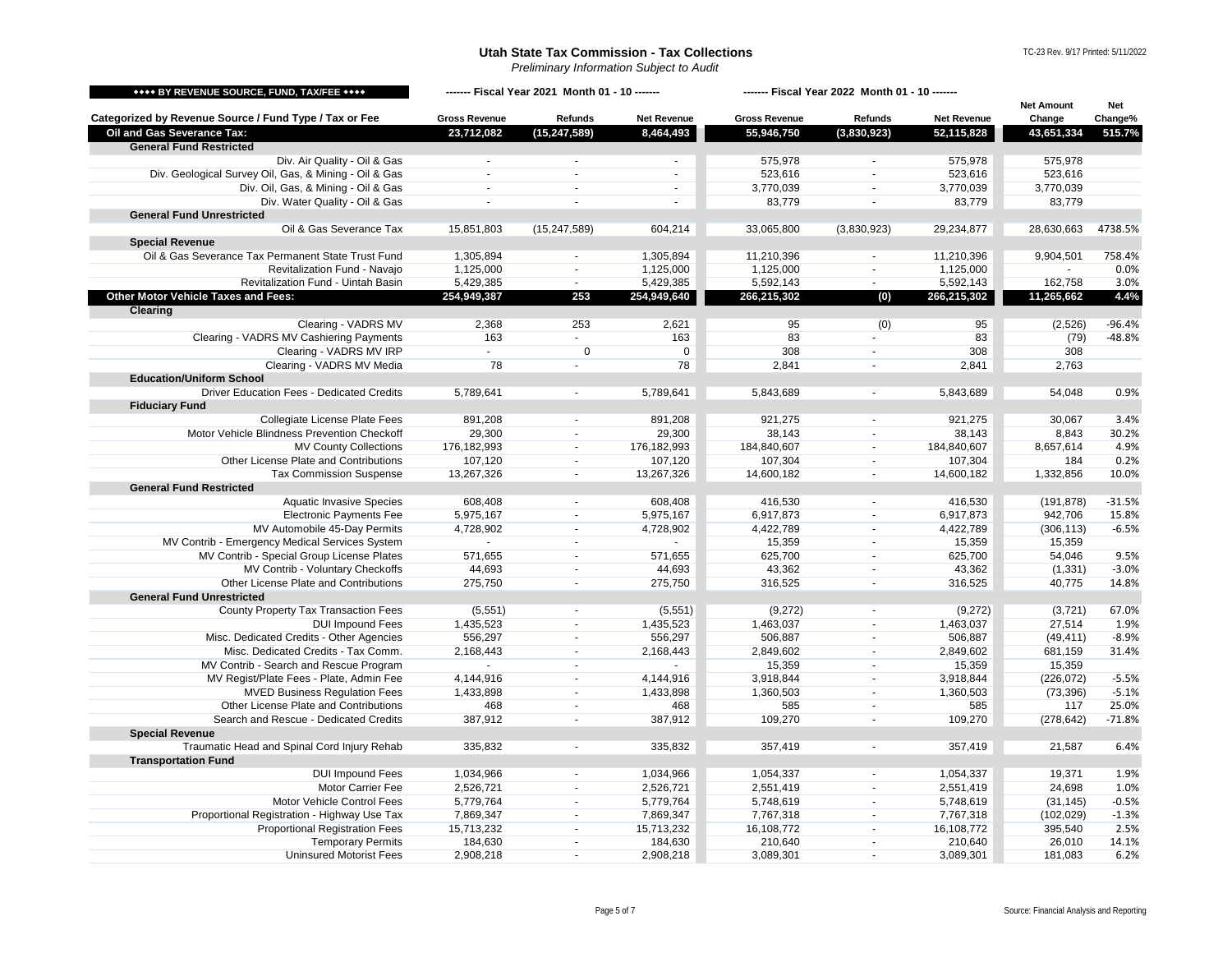*Preliminary Information Subject to Audit*

<span id="page-5-1"></span><span id="page-5-0"></span>

| **** BY REVENUE SOURCE, FUND, TAX/FEE ****                   | ------- Fiscal Year 2021 Month 01 - 10 ------- |                          |                    | ------- Fiscal Year 2022 Month 01 - 10 ------- |                             |                    |                   |           |
|--------------------------------------------------------------|------------------------------------------------|--------------------------|--------------------|------------------------------------------------|-----------------------------|--------------------|-------------------|-----------|
|                                                              |                                                |                          |                    |                                                |                             |                    | <b>Net Amount</b> | Net       |
| Categorized by Revenue Source / Fund Type / Tax or Fee       | <b>Gross Revenue</b>                           | Refunds                  | <b>Net Revenue</b> | <b>Gross Revenue</b>                           | Refunds                     | <b>Net Revenue</b> | Change            | Change%   |
| <b>Other Taxes and Fees:</b>                                 | 66,129,171                                     | (5,417,593)              | 60,711,578         | 84,423,669                                     | (5,305,261)                 | 79,118,408         | 18,406,830        | 30.3%     |
| Clearing                                                     |                                                |                          |                    |                                                |                             |                    |                   |           |
| Clearing - GenTax ACH                                        | 6,709,534                                      |                          | 6,709,534          | 1,895,891                                      |                             | 1,895,891          | (4,813,644)       | $-71.7%$  |
| Clearing - GenTax Fuels                                      | 3,250,601                                      | (1, 185)                 | 3,249,417          | 8,942,515                                      | $\mathbf 0$                 | 8,942,515          | 5,693,098         | 175.2%    |
| Clearing - GenTax Media                                      | 286,744                                        | $\sim$                   | 286,744            | 350,265                                        | $\omega$                    | 350,265            | 63,521            | 22.2%     |
| Clearing - GenTax Misc.                                      | 36,925                                         | 356                      | 37,281             | 40,742                                         | $\overline{0}$              | 40,742             | 3,461             | 9.3%      |
| Clearing - Insurance Premium                                 | (6,087)                                        | $\mathbf 0$              | (6,087)            | $\mathbf 0$                                    | 7,694                       | 7,694              | 13,780            |           |
| Clearing - MV Regist. Prepayments                            | 32                                             | $\mathbf{r}$             | 32                 | 32                                             | $\sim$                      | 32                 | $\sim$            | 0.0%      |
| <b>Education/Uniform School</b>                              |                                                |                          |                    |                                                |                             |                    |                   |           |
| IIT Contributions - Invest More for Education                | 6                                              |                          | 6                  | 1                                              | $\sim$                      | $\overline{1}$     | (5)               | $-83.3%$  |
| State Transient Room Tax - Hospitality Tourism               | 220,380                                        |                          | 220,380            | 376,334                                        |                             | 376,334            | 155,954           | 70.8%     |
| <b>Fiduciary Fund</b>                                        |                                                |                          |                    |                                                |                             |                    |                   |           |
| Car & Bus Tax                                                | 8,389,697                                      | $\sim$                   | 8,389,697          | 9,352,188                                      | $\sim$                      | 9,352,188          | 962,490           | 11.5%     |
| <b>Environmental Assurance Fee</b>                           | 6,216,771                                      | (295, 241)               | 5,921,529          | 7,305,318                                      | (196, 145)                  | 7,109,174          | 1,187,644         | 20.1%     |
| Inc. Tax Contributions - Education                           | 34,998                                         | $\sim$                   | 34,998             | 43,997                                         | $\blacksquare$              | 43,997             | 8,999             | 25.7%     |
| Inc. Tax Contributions - Election Campaign                   | 101,806                                        | $\omega$                 | 101,806            | 101,270                                        | $\mathcal{L}_{\mathcal{A}}$ | 101,270            | (536)             | $-0.5%$   |
| Tax Cash Bonds                                               | 51,500                                         | $\overline{\phantom{a}}$ | 51,500             | 23,000                                         | $\blacksquare$              | 23,000             | (28, 500)         | $-55.3%$  |
| <b>General Fund Restricted</b>                               |                                                |                          |                    |                                                |                             |                    |                   |           |
| Admin. Allowance Service Charge - Sales Tax & Misc           | 10,560,660                                     | $\sim$                   | 10,560,660         | 12,962,328                                     | $\sim$                      | 12,962,328         | 2.401.668         | 22.7%     |
| <b>Brine Shrimp Royalty Tax</b>                              | 779,046                                        | $\overline{\phantom{a}}$ | 779,046            |                                                | $\sim$                      |                    | (779, 046)        | $-100.0%$ |
| <b>Commerce Charges</b>                                      | 374,404                                        | $\blacksquare$           | 374,404            | 344,505                                        | $\blacksquare$              | 344,505            | (29, 899)         | $-8.0%$   |
| <b>Court Complex Fees</b>                                    | 3,526,084                                      | $\blacksquare$           | 3,526,084          | 3,438,243                                      | $\omega$                    | 3,438,243          | (87, 840)         | $-2.5%$   |
| E-Cigarette Substance & Nicotine Product Tax                 | 7,400,662                                      | $\sim$                   | 7,400,662          | 13,704,478                                     | 2,142                       | 13,706,621         | 6,305,958         | 85.2%     |
| Income Tax Contrib. - Homeless, Children's Organ, Etc.       | 109,068                                        | $\blacksquare$           | 109,068            | 101,126                                        | $\blacksquare$              | 101,126            | (7, 942)          | $-7.3%$   |
| Lubricating Oil Fee - Used Oil                               | 503,260                                        | $\blacksquare$           | 503,260            | 480,769                                        | $\sim$                      | 480,769            | (22, 491)         | $-4.5%$   |
| Sovereign Lands Management Account                           | 125,000                                        | $\blacksquare$           | 125,000            | 125,000                                        | $\tilde{\phantom{a}}$       | 125,000            | $\blacksquare$    | 0.0%      |
| <b>General Fund Unrestricted</b>                             |                                                |                          |                    |                                                |                             |                    |                   |           |
| Cigarette/eCig Licenses & Fees                               | 330                                            | $\overline{\phantom{a}}$ | 330                | 740                                            | $\sim$                      | 740                | 410               | 124.2%    |
| County Property Tax Transaction Fees                         | 2,467,647                                      | $\sim$                   | 2,467,647          | 2,484,120                                      | $\sim$                      | 2,484,120          | 16,473            | 0.7%      |
| <b>Court Fees</b>                                            | 2,140,160                                      | $\blacksquare$           | 2,140,160          | 2,083,197                                      | $\blacksquare$              | 2.083.197          | (56, 963)         | $-2.7%$   |
| Farm Tool Tax Credit                                         | $\sim$                                         | (53, 795)                | (53, 795)          | $\sim$                                         | (63, 789)                   | (63, 789)          | (9,994)           | 18.6%     |
| Federal Revenues & Grants                                    | 379,514                                        | $\blacksquare$           | 379,514            | 449,523                                        | $\blacksquare$              | 449,523            | 70,009            | 18.4%     |
| Misc. Dedicated Credits - Electronic Convenience Fees        | 1,020,644                                      | $\sim$                   | 1,020,644          | 1,443,590                                      | $\sim$                      | 1,443,590          | 422,946           | 41.4%     |
| Misc. Dedicated Credits - MV Sale of Info                    | 137,728                                        | $\blacksquare$           | 137,728            | 188,035                                        | $\blacksquare$              | 188,035            | 50,306            | 36.5%     |
| Misc. Dedicated Credits - Tax Comm.                          | 26,373                                         | $\blacksquare$           | 26,373             | 28,206                                         | $\blacksquare$              | 28,206             | 1,833             | 7.0%      |
| Other Misc.                                                  | 3,834                                          |                          | 3,834              | 150,439                                        |                             | 150,439            | 146,605           | 3823.5%   |
| Property Tax Relief Credits - Circuit Breaker                |                                                | (5,063,928)              | (5,063,928)        |                                                | (5,048,296)                 | (5,048,296)        | 15,632            | $-0.3%$   |
| <b>Special Revenue</b>                                       |                                                |                          |                    |                                                |                             |                    |                   |           |
| Clean Air Fund Contributions                                 | 38,008                                         |                          | 38,008             | 44,396                                         |                             | 44,396             | 6,387             | 16.8%     |
| Misc. Special Revenues                                       | (2,022)                                        | $\overline{\phantom{a}}$ | (2,022)            | 41,013                                         | $\sim$                      | 41,013             | 43,035            |           |
| <b>Private Organ Donation Contributions</b>                  | 40,054                                         | $\sim$                   | 40,054             | 50,811                                         | $\blacksquare$              | 50,811             | 10,757            | 26.9%     |
| State Transient Room Tax - Outdoor Recreation Infrastructure | 3,843,851                                      | (3,800)                  | 3,840,051          | 6,248,206                                      | (6,868)                     | 6,241,338          | 2,401,287         | 62.5%     |
| Suicide Prevention                                           | 34,777                                         | $\overline{\phantom{a}}$ | 34,777             | 33,374                                         | $\blacksquare$              | 33,374             | (1,403)           | $-4.0%$   |
| Waste Tire Recycling Fees                                    | 3,200,691                                      | $\blacksquare$           | 3,200,691          | 3,423,446                                      | $\omega$                    | 3,423,446          | 222,754           | 7.0%      |
| <b>Transportation Fund</b>                                   |                                                |                          |                    |                                                |                             |                    |                   |           |
| Motor Vehicle Rental Tax                                     | 4,126,489                                      | $\blacksquare$           | 4,126,489          | 8,166,571                                      | $\blacksquare$              | 8,166,571          | 4,040,083         | 97.9%     |
| <b>Special Fuel Tax:</b>                                     | 148,373,970                                    | (12, 045, 895)           | 136,328,075        | 142,468,343                                    | (9,537,933)                 | 132,930,410        | (3, 397, 664)     | $-2.5%$   |
| <b>Transportation Fund</b>                                   |                                                |                          |                    |                                                |                             |                    |                   |           |
| Special Fuel Tax                                             | 147,346,827                                    | (11,963,496)             | 135,383,331        | 141,351,692                                    | (9,468,178)                 | 131,883,514        | (3,499,817)       | $-2.6%$   |
| Special Fuel Tax - CNG / LNG                                 | 1,027,143                                      | (82, 400)                | 944,743            | 1,116,651                                      | (69, 755)                   | 1,046,896          | 102,153           | 10.8%     |